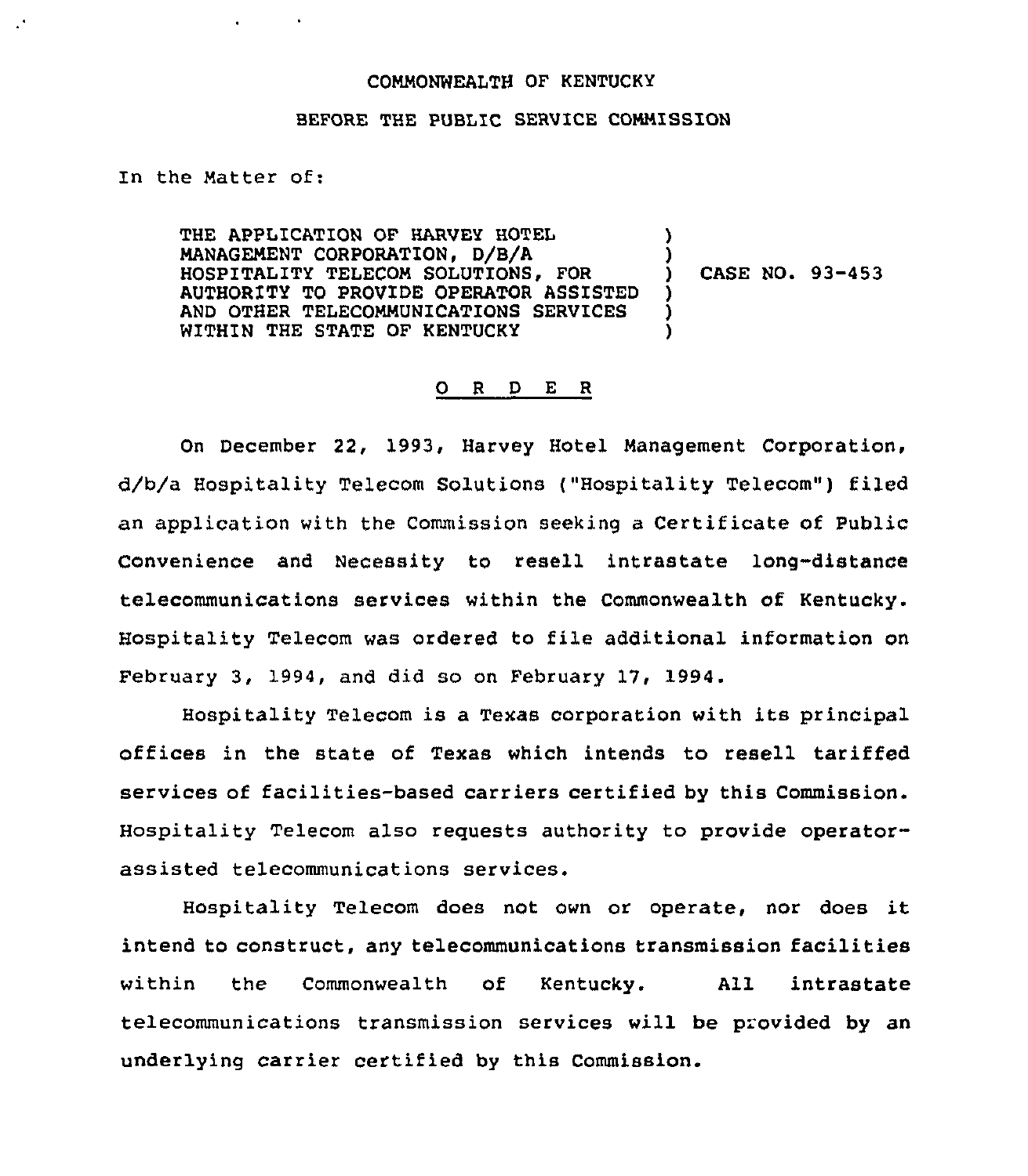Hospitality Telecom filed its proposed tariff on December 3, 1993. In response to the Commission's request for additional information, Hospitality Telecom filed revised tariff sheets on February 17, 1994. The Commission finds that Hospitality Telecom has revised its tariff to comply with the restrictions, quidelines, and conditions of service established for the provision of operator-assisted services in Administrative Case No. 330,<sup>1</sup> which are attached hereto and incorporated herein as Appendix A. However, the Commission further finds that Hospitality Telecom should file revised tariff sheets pursuant to Ordering Paragraph No. 5 of this Order for the following:

 $\mathbf{r} = \mathbf{r} \times \mathbf{r}$  , where  $\mathbf{r}$ 

 $\ddot{\phantom{a}}$ 

1. Refer to Attachment <sup>C</sup> of Hospitality Telecom's February 17, 1994 response to Item 10 of the Commission's request for additional information. The corrections and Original Sheet Nos. for the tariff sheets in Attachment <sup>C</sup> are not consistent with the corrections requested and do not correlate with the tariff sheets filed with the application on December 3, 1993. For example, references to Direct Dial services on Original Sheet 33 have not been deleted as stated. Hospitality Telecom should ensure that its proposed tariff is consistent with the February 17, 1994 response to Item 10.

2. Refer to Original Sheet No. <sup>28</sup> filed February 17, 1994 that proposes a directory assistance charge of \$1.00. Directory Assistance charges should not exceed the tariffed rates of AT&T

 $\mathbf{1}$ Administrative Case No. 330, policy and procedures in the Provision of Operator-Assisted Telecommunications Services, Orders Dated Harch 27 and Hay 3, 1991.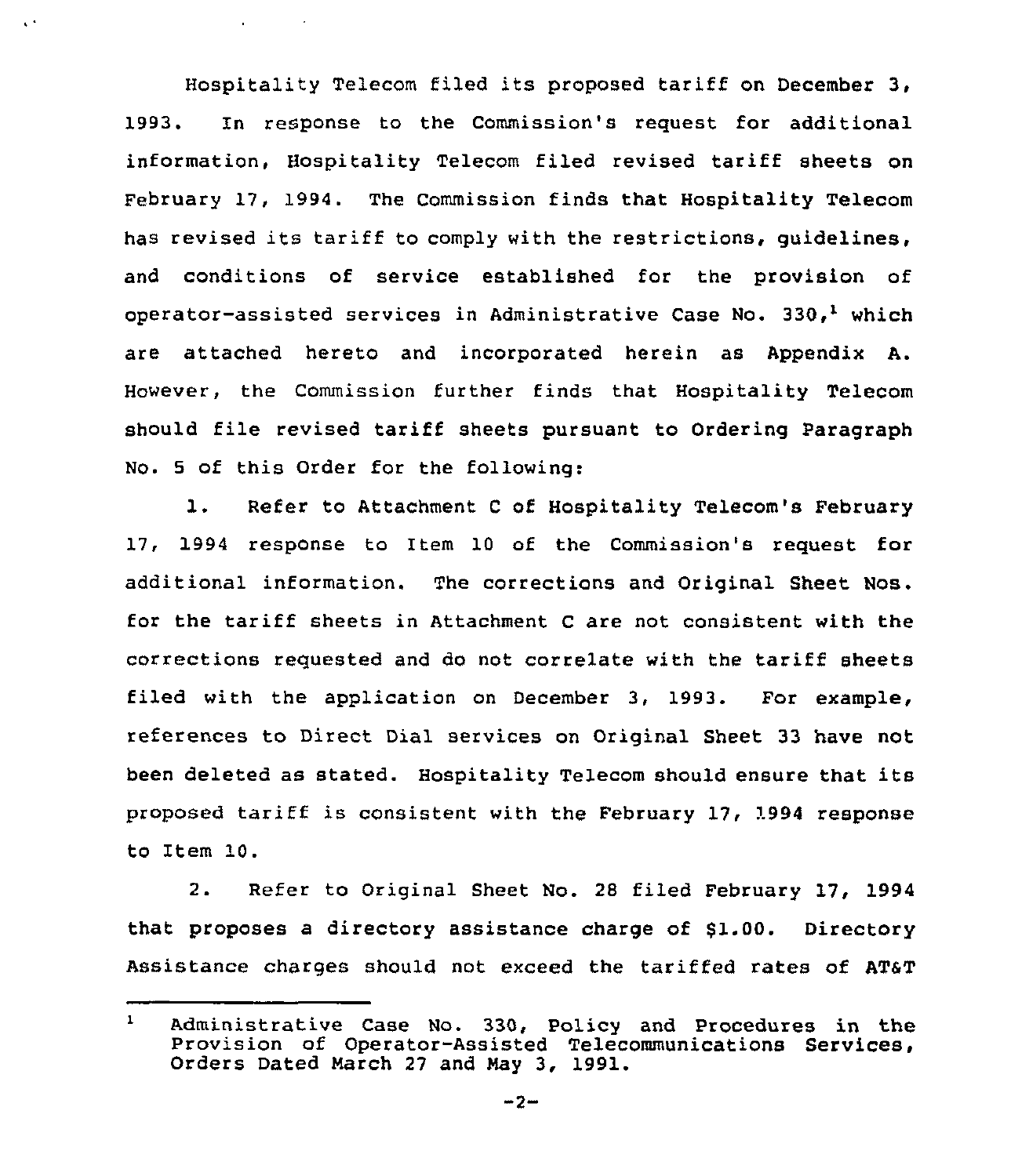Communications of the South Central States, Inc. (i.e. currently, <sup>60</sup> cents per call).

The application provided by Hospitality Telecom demonstrates its financial, managerial, and technical capability to provide utility service. The Commission finds that Hospitality Telecom should be authorized to resell intrastate long-distance telecommunications services within the Commonwealth of Kentucky. The Commission further finds that the rates proposed by Hospitality Telecom with the modifications set forth in this Order should be approved as the fair, just, and reasonable rates to be charged.

The Commission, having considered the evidence of record and being otherwise sufficiently advised, HEREBY ORDERS that:

1. Hospitality Telecom be and it hereby is granted authority to resell intrastate long-distance telecommunications services within the Commonwealth of Kentucky on and after the date of this Order.

2. Hospitality Telecom be and it hereby is granted authority to provide intrastate operator-assisted services within the Commonwealth of Kentucky on and after the date of this Order.

3. Hospitality Telecom's authority to provide service is strictly limited to those services described in this Order and Hospitality Telecom's application, and may be provided only upon the conditions described in this Order and in Appendix A.

 $-3-$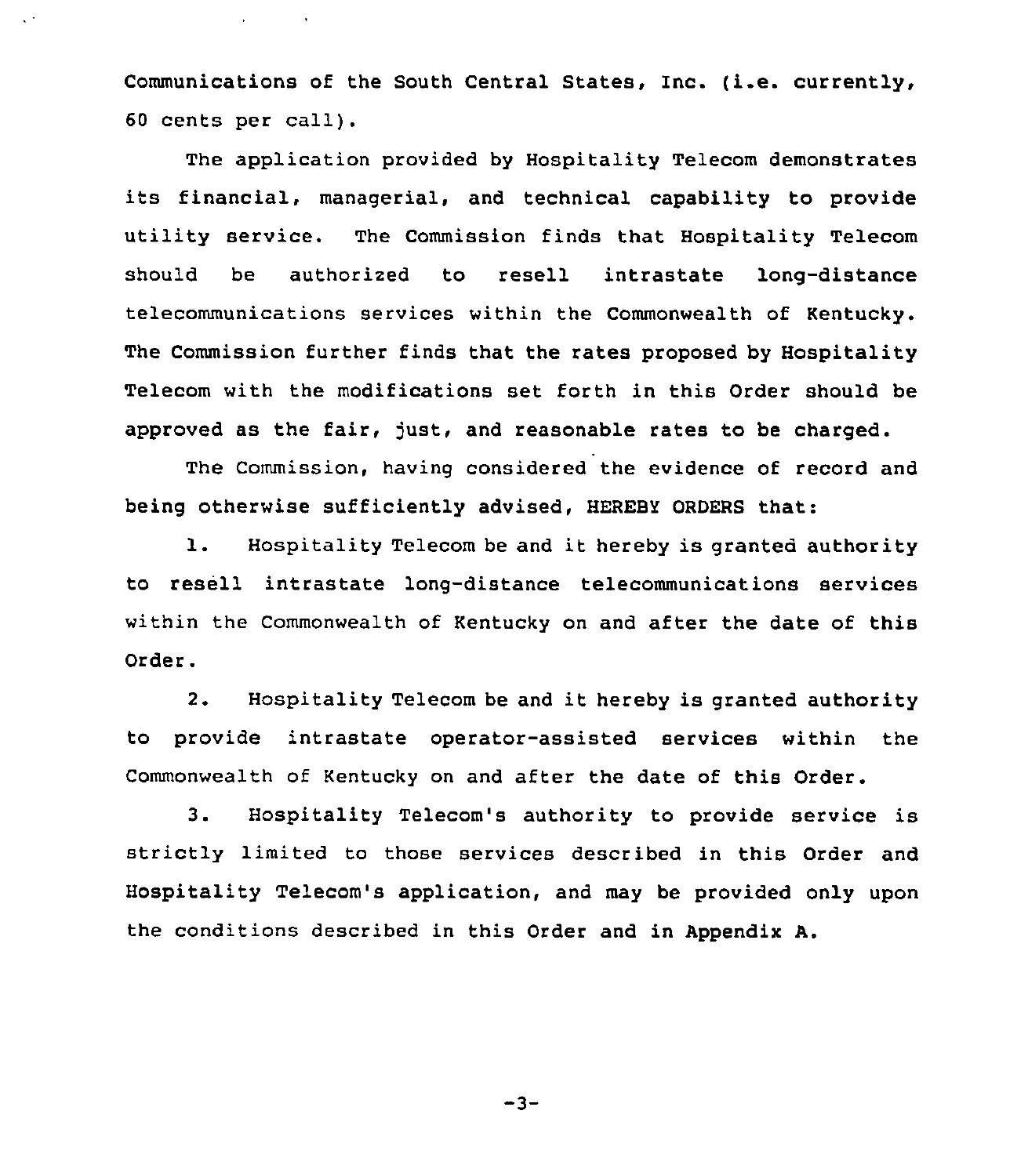4. IntraLATA services shall be provided in accordance with the restrictions and conditions of service contained in Administrative Case No. 323.<sup>2</sup>

5. The rates proposed by Hospitality Telecom on December 3, 1993, as revised on February 17, 1994, and with the modifications set forth in this Order are hereby approved.

6. Within 30 days from the date of this Order, Hospitality Telecom shall file, pursuant to <sup>907</sup> KAR 5:011, its December 3, 1993 tariff sheets, as revised on February 17, 1994, containing the modifications set forth in this Order and which conform to the restrictions and conditions of service contained herein.

Done at Frankfort, Kentucky, this 30th day of March, 1994.

PUBLIC SERVICE COMMISSION

ViCe

CHairman'''TTEST:

Commissione

ATTEST:

Executive Direct

 $\mathbf{z}$ Administrative Case No. 323, An Inguiry Into IntraLATA Toll Competition, An Appropriate Compensation Scheme for Completion of IntraLATA Calls by Interexchange Carriers, and WATS Jurisdictionality, Phase I, Order Dated Nay 6, 1991.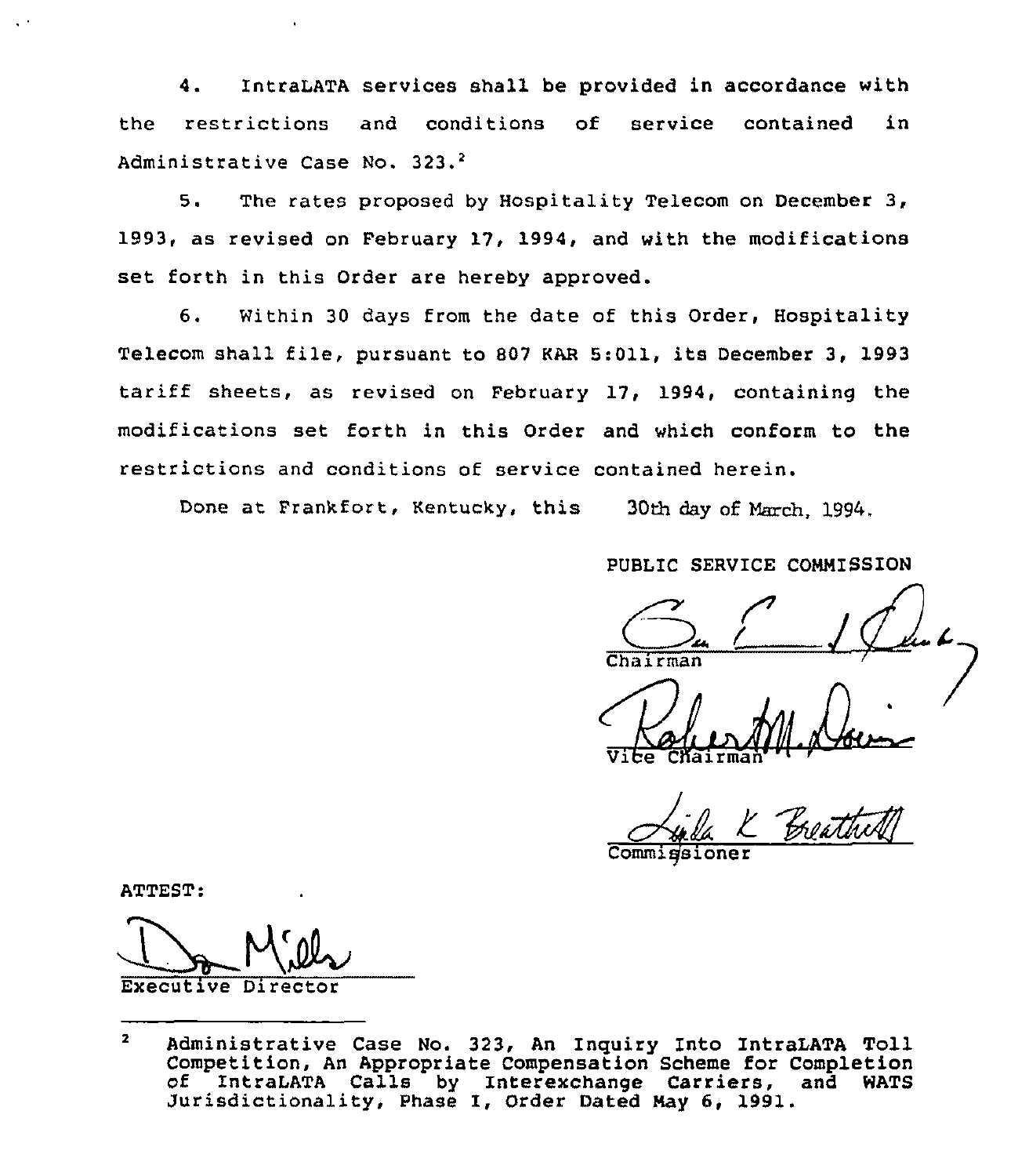### APPENDIX A

APPENDIX TO AN ORDER OF THE KENTUCKY PUBLIC SERVICE COMMISSION IN CASE NO. 93-453 DATED March 30, 1994.

 $\mathcal{L}^{(1)}$ 

 $\mathbf{q} = \mathbf{q} \times \mathbf{q}$  , where  $\mathbf{q} = \mathbf{q} \times \mathbf{q}$ 

Conditions of Service for the Provision of Operator Services Adopted from Commission Orders in Administrative Case No. 330, Orders Dated March 27, 1991 and May 3, 1991.

(1) Operator-assisted services shall be subject to rate regulation and rates shall not exceed AT&T Communications of the South Central States, Inc.'s ("AT&T") maximum approved rates. "Maximum approved rates" are defined to mean the rates approved by this Commission in ATST's most recent rate proceeding for measured toll service applicable to operator-assisted calls, as well as the additional charges for operator assistance. Carriers are not permitted to include any other surcharges or to bill for uncompleted calls. Time-of-day discounts shall also be applicable. Carriers are also required to rate calls using the same basis that ATsT uses to rate calls, i.e., distance calculations based on points-of-call origination and termination, definitions of chargeable times, billing unit increments, rounding of fractional units, and minimum usages. When there is any change in AT&T's maximum approved rates, carriers shall file tariffs if necessary to comply with the requirements herein within 30 days of the effective date of AT&T's rate change.

(2) Except as otherwise indicated in this Order, non-dominant carriers shall be subject to regulation as delineated in the Nay 25, 1984 Order in Administrative Case No. 273 as well as any subsequent modifications to non-dominant carrier regulations. ln the event of conflict, the terms of the instant Order shall take precedence, unless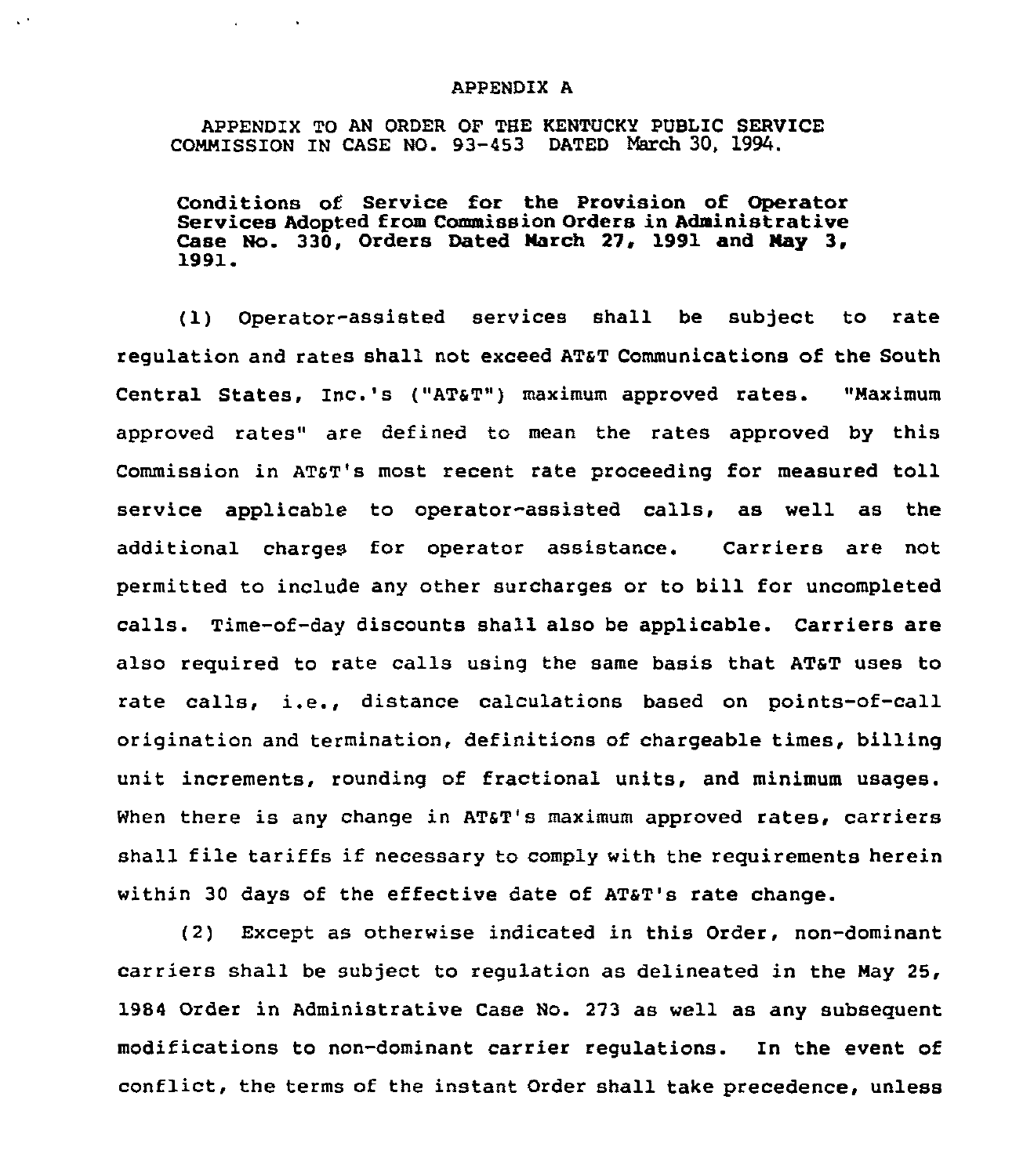a carrier is specifically relieved from compliance with any conditions contained herein.

 $\hat{\mathbf{v}}$  .

 $\mathbf{z} = \mathbf{z} \times \mathbf{z}$  , where  $\mathbf{z}$ 

(3) Operator service providers that provide service to traffic aggregators shall not allow access to the operator services of competing carriers to be blocked or intercepted. Blocking and interception prohibitions shall be included in tariffs and all contracts entered into with any traffic aggregator and shall state that violators will be subject to immediate termination of service after 20 days' notice to the owners of non-complying customer premises equipment.

(4) Traffic aggregator is defined to mean any person that, in the ordinary course of its operations, makes telephones available to the public or to transient users of its premises for intrastate telephone calls using a provider of operator services. Aggregators include hotels and motels, hospitals, universities, airports, gas stations, and non-local exchange carrier pay telephone owners. This definition includes the provision of all non-local exchange carrier pay telephones even if no compensation is paid to the owner of the pay telephone. The residential use of operator services is specifically excluded from this definition.

(5) Access to the local exchange carriers' operators shall not be blocked or otherwise intercepted by traffic aggregators. Specifically, all "0-" calls, that is, when an end-user dials zero without any following digits, shall be directed to the local exchange carrier operators. In equal access areas, "0+" intraLATA calls, that is, when an end-user dials zero and then dials the digits of the called telephone number, shall not be intercepted or blocked. In